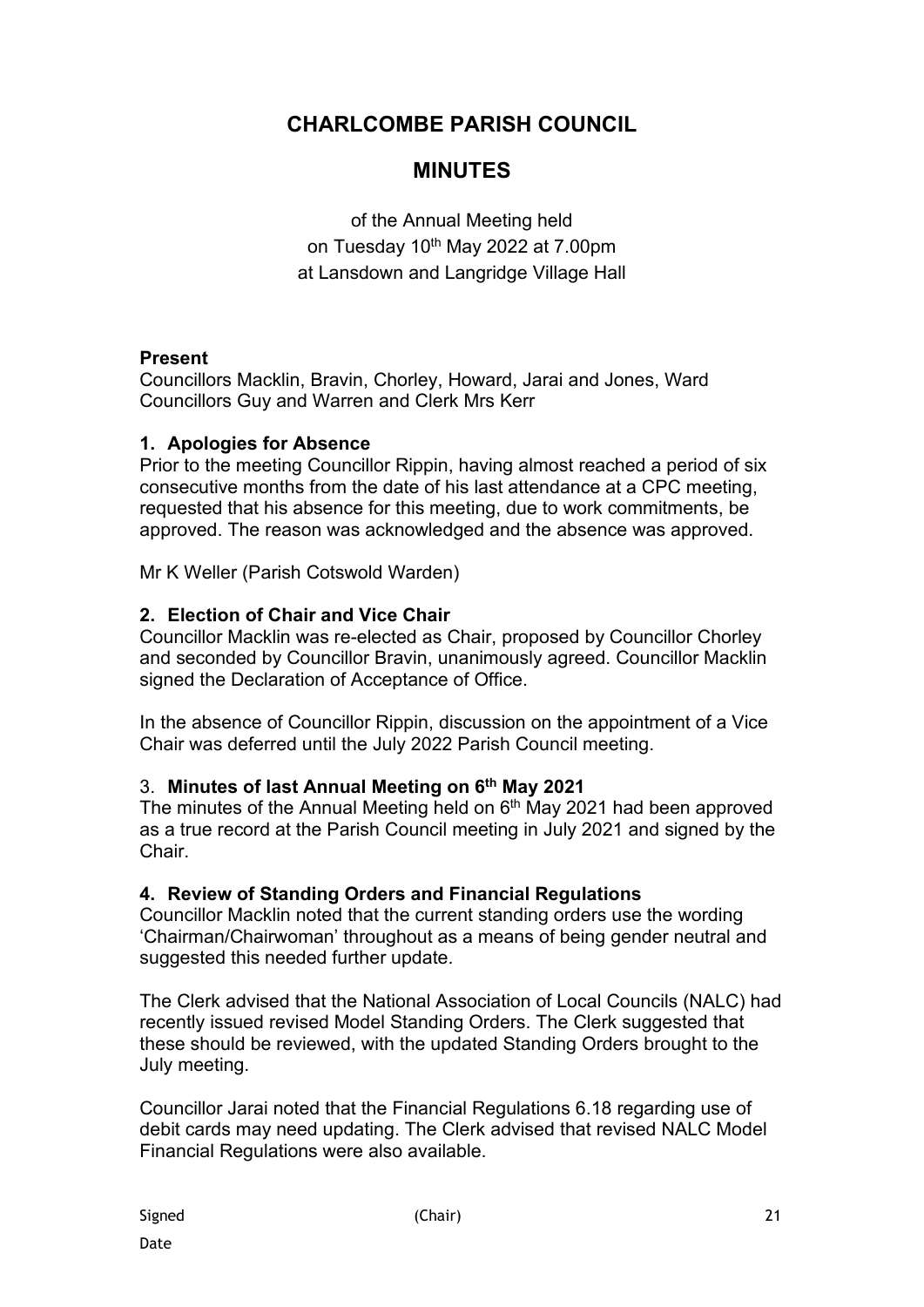It was agreed that the Clerk should prepare revised Standing Orders and Financial Regulations which would be considered for approval at the July 2022 Parish Council meeting. These would be accompanied by tables highlighting the differences between the current and updated versions.

## 5. **Review of Inventory of Assets**

Councillors noted that the Inventory of Assets had been updated to reflect the January 2022 decision to write-off the old photocopier.

## 6. **Review and Renewal of Insurance Cover**

Councillors considered the two policy proposals from Zurich Municipal and approved a move to the new Parish and Community Council policy. The cover was considered adequate and appropriate for the Council's needs and there will be a small reduction of £43 in the annual cost.

## **7. Review of Appointments to the HR Committee**

Councillor Macklin identified that Terms of Reference (TOR) are needed for the HR Committee to clarify responsibilities. Councillor Macklin would work with the HR Committee to develop the TOR.

The HR Committee members are Councillors Howard and Rippin. Councillor Howard agreed to continue as member of the committee, and it was agreed that Councillor Bravin would join the HR Committee.

Councillor Rippin's membership of the committee was deferred, for discussion at the July 2022 Parish Council meeting.

### **8. Review of the Council's Membership of Other Bodies**

Councillors agreed to continue the Council's membership of the Avon Local Council Association, the Campaign for Rural England and Bath Preservation Trust. There were no other organisations which it was thought the Council should join.

### **9. Receipt of Meeting Summonses by e-mail**

Councillors unanimously agreed that the Clerk should continue to send meeting summonses by email.

Councillor Macklin suggested that this procedure was now routine and should be included in the revised Standing Orders, removing the need for annual agreement.

### **10. Chair's Report**

Councillor Macklin reported on the activities of the Council during the previous year. Councillors thanked Councillor Macklin for her excellent report.

### **11. Financial Report**

Approval of the financial report for 2021/22 was proposed by Councillor Jarai and seconded by Councillor Jones, unanimously agreed.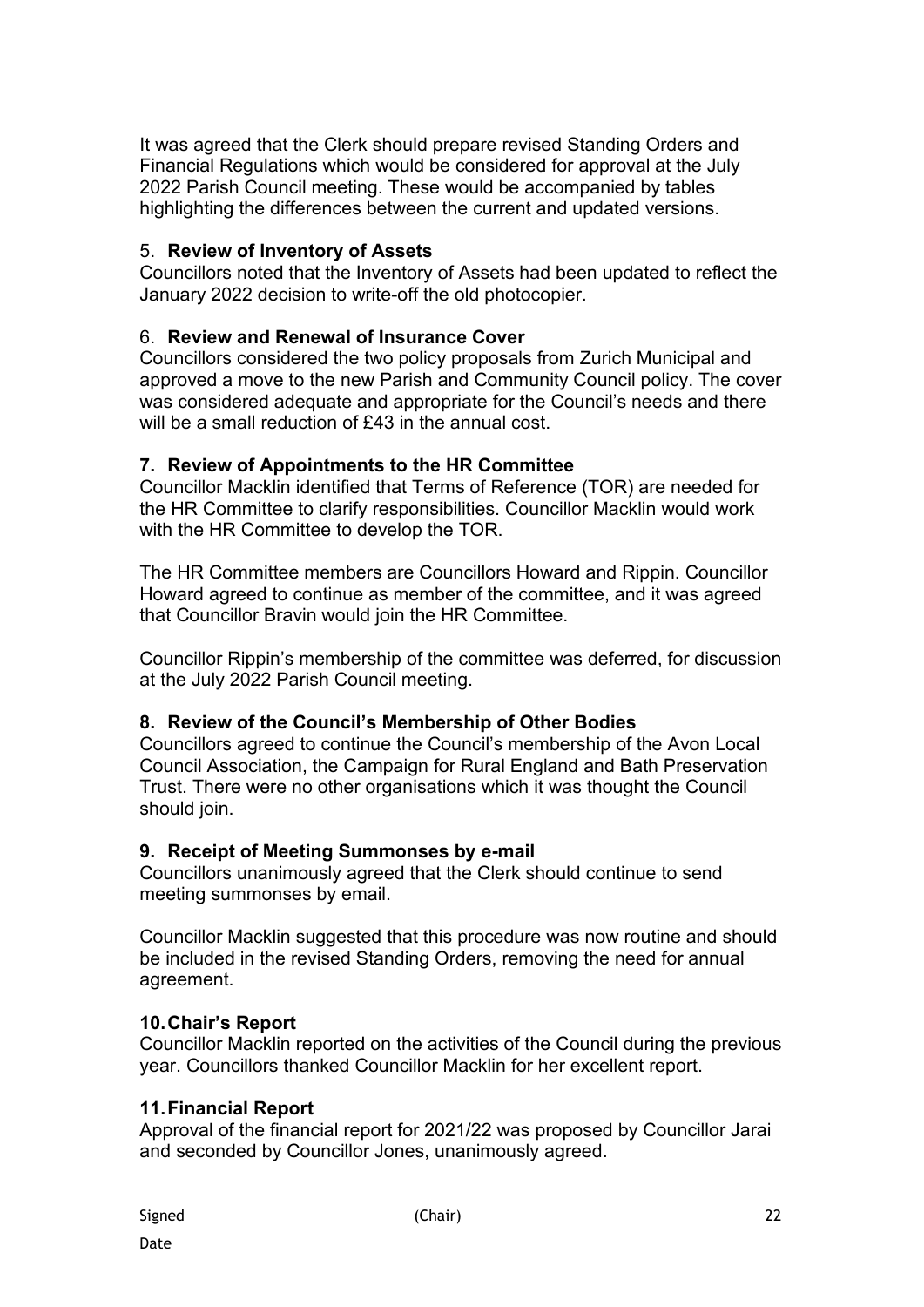The Precept received was £5000 and the total spend for the year was £4159.73, which includes three unpresented cheques totalling £397.01. The end of year balance was £15,339.35.

The Clerk advised that unspent provision in the budget for completed projects should not be carried forward and therefore the £450 remaining from the completed website upgrade would become part of the working balance of £4153.38.

# **12. Footpaths Report**

Cotswold Warden Weller was thanked for his report.

**13. Items from the Public**  None.

**14. Any Other Business**  None.

## **15. Date of Next Annual Meeting**

The Clerk to confirm date after reviewing the procedures as 2023 is an election year.

There being no further business, the Chair declared the meeting closed.

R Kerr Clerk to Charlcombe Parish Council

### **Appendices**

Chair's Annual Report Financial Report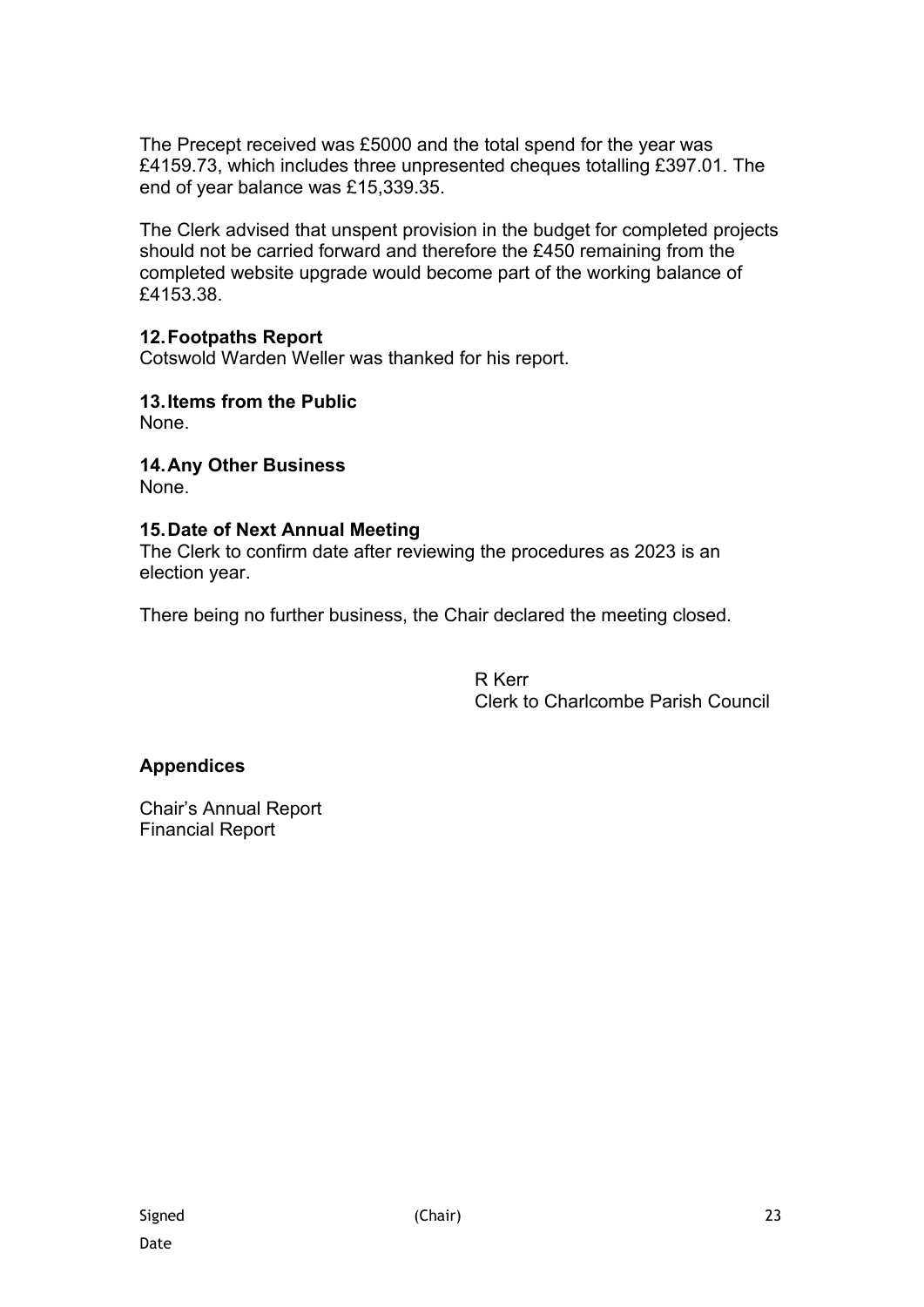# **Chair's Annual Report 2021/2022**

The activities of Charlcombe Parish Council (CPC) continued to be affected by the ongoing Covid pandemic however the number of meetings was not impacted. The annual meeting and routine meetings in May were held on-line before the government regulation to hold such meetings expired and we were required to hold face-to-face meetings. All subsequent meetings this year have been held in the Lansdown and Langridge village hall which was considered to be the safest environment, being spacious and well ventilated, although somewhat chilly in the winter months.

## **Parish Clerk**

The parish clerk, Alex Burke, resigned in July as she was moving away from the area. CPC thanked her for her efficient and dedicated support during her time in office. The PC advertised for a new clerk and appointed Rosemary Kerr in August. Rosemary has fitted seamlessly into the role and is providing first-class support to CPC.

### **Planning**

During the year CPC considered 13 applications compared to 21 in the previous 12 months: 11 were planning applications of which five were supported, three supported with conditions, two observations and one objection, two were for tree work which were both supported. In order to spread the responsibility for responding to planning applications to all councillors, a new system for drafting responses has been introduced. The PC is split into two teams with each team preparing a draft response for five applications before handing over to the next team. This system has worked well and will continue in the forthcoming year.

### **Governance**

The clerk proposed that the PC join an internal audit scheme organised by ALCA whereby Charlcombe parish clerk will audit a PC in the scheme and another parish clerk will audit CPC. Although this scheme involves a small cost, it negates the need to find an auditor every year and has proved to be an efficient use of resources.

# **Finance**

A grant was made to the Lansdown and Langridge village hall but as the PC is now charged by the hour for use of the hall, the grant will be adjusted to reflect the money already paid. The grant received from Ward Councillors for disabled access to the village hall, which had proved to be unfeasible, has been used to improve the path behind St Mary's church, Charlcombe, by adding a number of steps. This work is still ongoing but will greatly improve the use of this path in slippery conditions.

# **Parish Footpaths**

During the pandemic, the maintenance of footpaths in the parish has been mainly undertaken by the Cotswold Voluntary Wardens. The distribution list detailing the responsibility for the maintenance of paths between the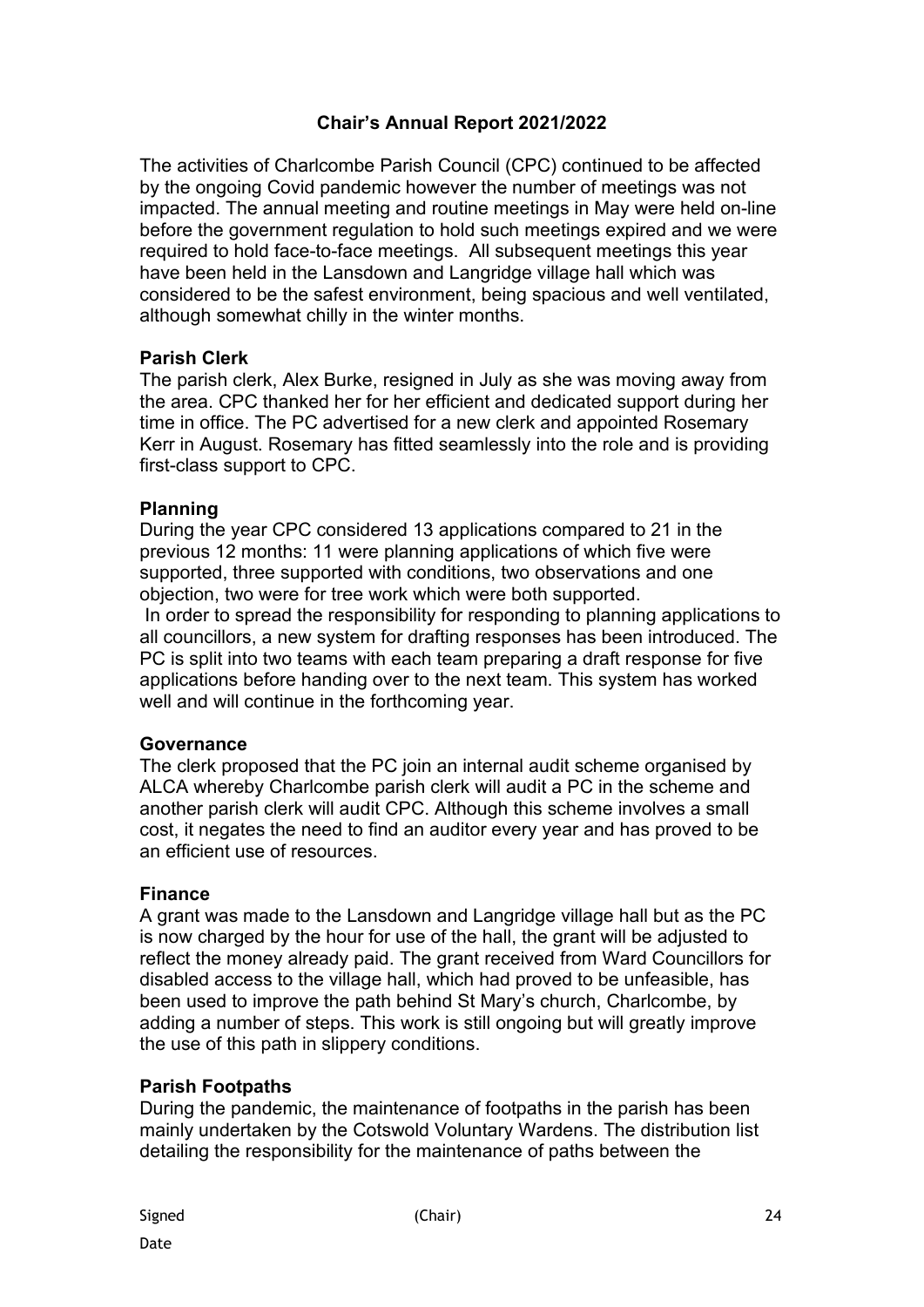councillors is now out of date and a working group will be formed to consider the way forward involving both the councillors and the wardens.

# **Highways**

The PC alerted BANES to the number of accidents at the Lansdown Lane/Lansdown Junction and additional signage is now in place. The proposal that a 20mph speed limit be imposed on Langridge Lane has been reviewed by BANES and is now out for general consultation.

# **Website**

The CPC website has been overhauled and looks professional and attractive. As well as CPC information, it provides a useful resource for residents and visitors which includes routes for local walks, environmental issues and relevant local information.

# **Notice Boards**

A number of CPC notice boards are in a state of disrepair and a working group of councillors has been considering cost effective options for their replacement. It is hoped to have the new noticeboards installed in the coming year.

# **Annual Meeting**

The PC has not held an annual meeting for parishioners for some time and as Covid restrictions lessened it seemed appropriate to hold one in 2022. A working group was set up to organise the event and promotional flyers have been distributed throughout the parish. It is hoped that the event will be appealing for residents and may create some interest in joining the PC.

# **Summary**

The parish continues to face challenges in balancing the protection of this sensitive environment with the needs of residents and rises to this challenge by producing replies to planning applications that are fair, measured and respectful.

I would like to thank my fellow Parish Councillors for their skill and hard work, our committed and professional clerk and the dedicated Cotswold Wardens, all of whom have generously given their time and expertise to support the parish of Charlcombe.

Hilary Macklin Chair, Charlcombe Parish Council May 2022